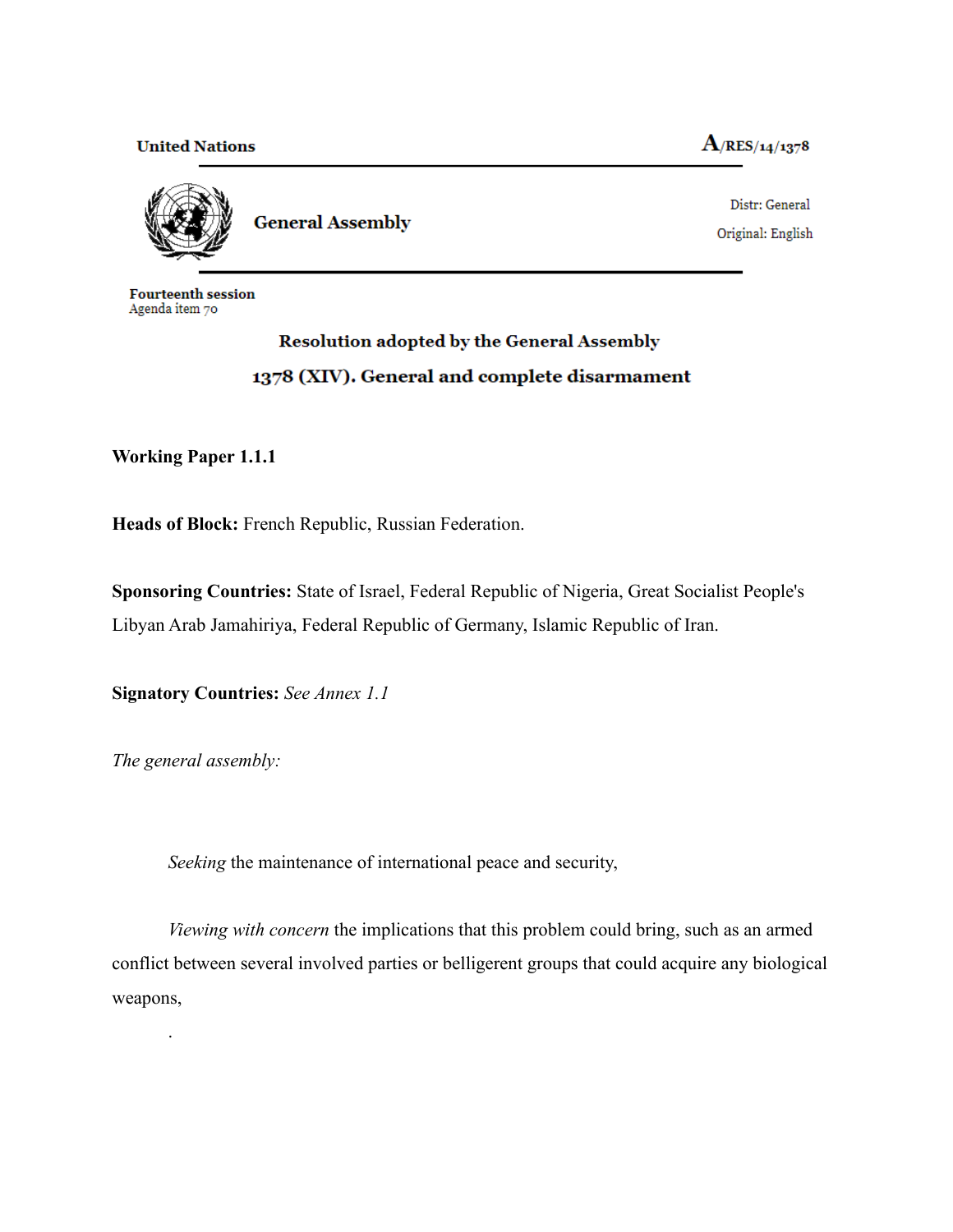*Bearing in mind* the principles of the international law as the UN charter and the Biological Weapons Convention,

*Aware of the importance* that biotechnology bears as it could bring major scientific discoveries that could be used in the well-being of the international community as the creation of vaccines or the investigation of diseases, epidemics or pandemics that could hit the world in the future,

*Noting* the importance of the reduction or removal of biological weapons for the international community,

*Calling* the cooperation of all member of states government's in order to comply fully with the United Nations;

## *Resolves:*

- *1. Urges* the reduction to at least 30% of the biological weapons possessed by the state parties;
- *2. Trusts* that if laws regarding the topic were implemented a significant reduction of biological attacks could be seen;
- *3. Considers* the urgency of biosecurity being mandatory for the protection and following of the Declaration of Human Rights;
- *4. Insists* on biotechnological development and research should continue to be practiced;
- *5. Emphasizes* on the United Nations Security Council Resolution 1540 "On 28 April 2004, the United Nations Security Council unanimously adopted resolution 1540 (2004) under Chapter VII of the United Nations Charter which affirms that the proliferation of nuclear, chemical and biological weapons and their means of delivery constitutes a threat to international peace and security. The resolution obliges States, inter alia, to refrain from